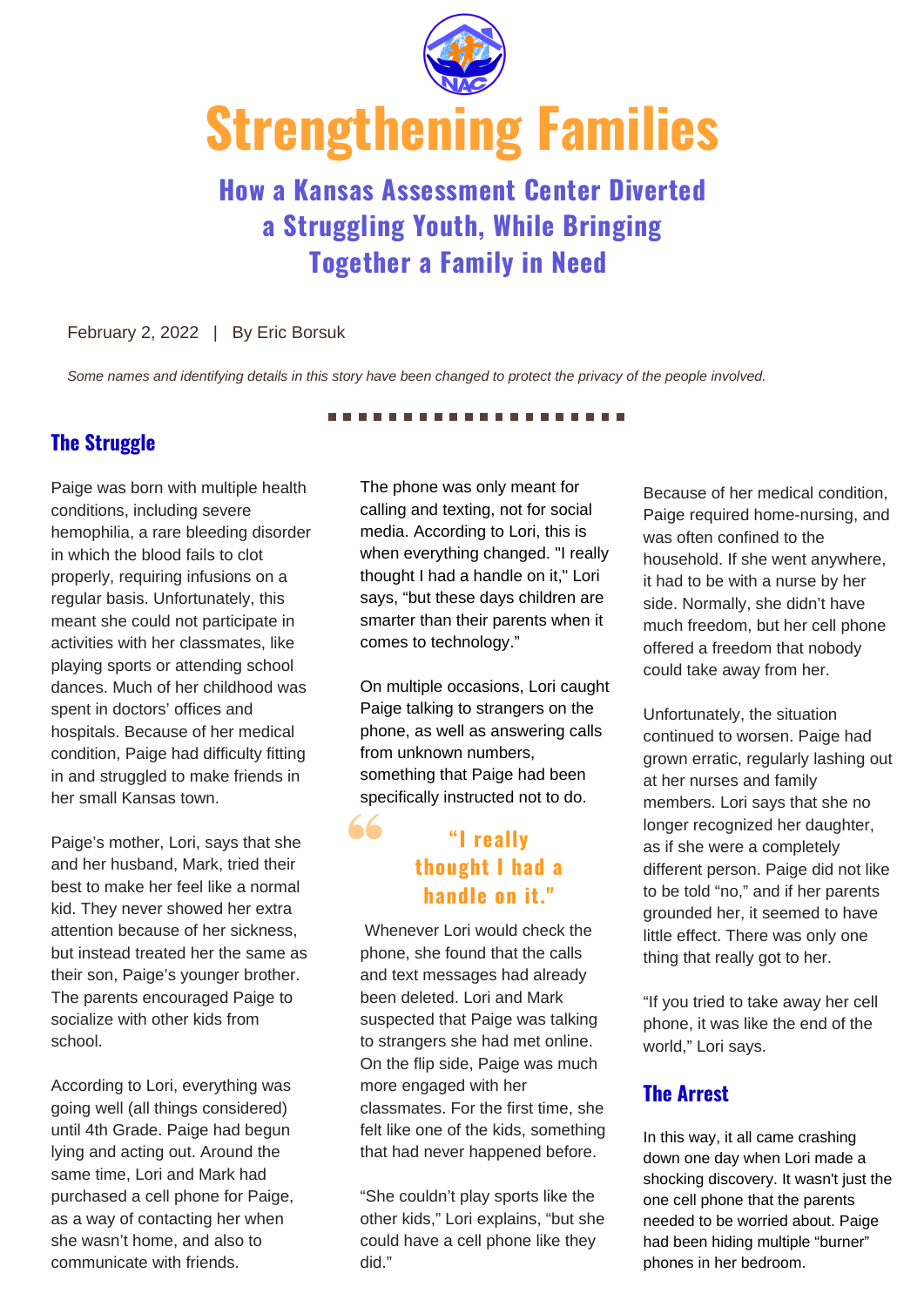To Lori's horror, she found out that adult men had been mailing Paige, a 14-year-old girl, burner phones to their home address, so that she could send them nude photographs in return.

When Lori confiscated all the cell phones, Paige snapped, at one point brandishing a knife. Threatening to run away, she packed up her bags. When Paige tried to take the family dog with her, her brother intervened, at which point she struck him.

Unsure of what to do, Lori called 911 and explained the situation. She informed the responders that her daughter had severe hemophilia, and just touching her could cause serious bodily harm.

Later, when the police arrived, Lori watched in disbelief as officers handcuffed and placed Paige in the back of a squad car. Having never experienced anything like this before, Lori says that she was terrified and didn't know what was going to happen next. She was worried that authorities would try to take her daughter away from her.

#### **The Assessment**

Around 7 p.m., law enforcement brought Paige to the Juvenile Intake and Assessment Services (JIAS) in Great Bend which provides immediate intervention for Child in Need of Care (CINC) and Juvenile Offender cases. Paige was met by an on-call staff member to start the Assessment Center process. With guidance from evidence-based screening and assessment tools,

Paige was interviewed by staff to gain her (the youth's) perspective and first-hand account about what was happening in her life to try to understand the root cause of her behavior.

In Paige's case, after some "verbal judo", as Ms. Woodmansee, Director of the 20th Judicial JIAC, calls it, they were able to quickly deescalate the situation between the youth and her parents.

The assessment tools concluded that Paige was a good student and she was not a user of any illegal substances—"very positive things," Ms. Woodmansee comments—but they would still need to get to the root of what was causing her problem. The goal was to help Paige work through her problems while also allowing her to stay at home with her family and out of the system.

By the end of Paige's

assessment, the main root causes were determined to be a parentchild conflict, and Paige's lack of fitting in with her peers, in part due to the parents' practice of segregating their daughter because of her medical condition. JIAS's recommendations were for Paige to reconnect with her medical team, and for Lori and Mark to attend parenting classes to address the parent-child conflict.

...we are not in the business of removing kids from their homes, unless there is a safety risk. "

66

Based on the established root causes, Paige's case was recommended for diversion, which is then sent to the County Attorney's office for review and determination.

"I think there is sometimes a misconception," Ms. Woodmansee says, but we are not in the business of removing kids from their homes, unless there is a safety risk."

## **The Support**

By 9:45 p.m., less than three hours after the initial intake process had started, Paige was released from JIAS to her family, having also agreed to the office's follow-up services in the coming days.

## $66$ I had to accept that I needed help"

The next day, Paige and her family went to their clinic to see her usual counselor and medical team. Despite the four-hour drive, they normally made the trip once every week. During this session, Paige admitted to her counselor that she had recently gone "cold turkey" and stopped taking all of her medications at once. This is what had caused her erratic behavior and outbursts. To get her medications back on track, Paige was admitted to the hospital, and ended up spending three days in recovery.

As a parent, Lori admits that she was somewhat defensive at first. It was difficult for her to accept that she needed help in raising her child. She was afraid to let her guard down and didn't want to be viewed as a bad mother.

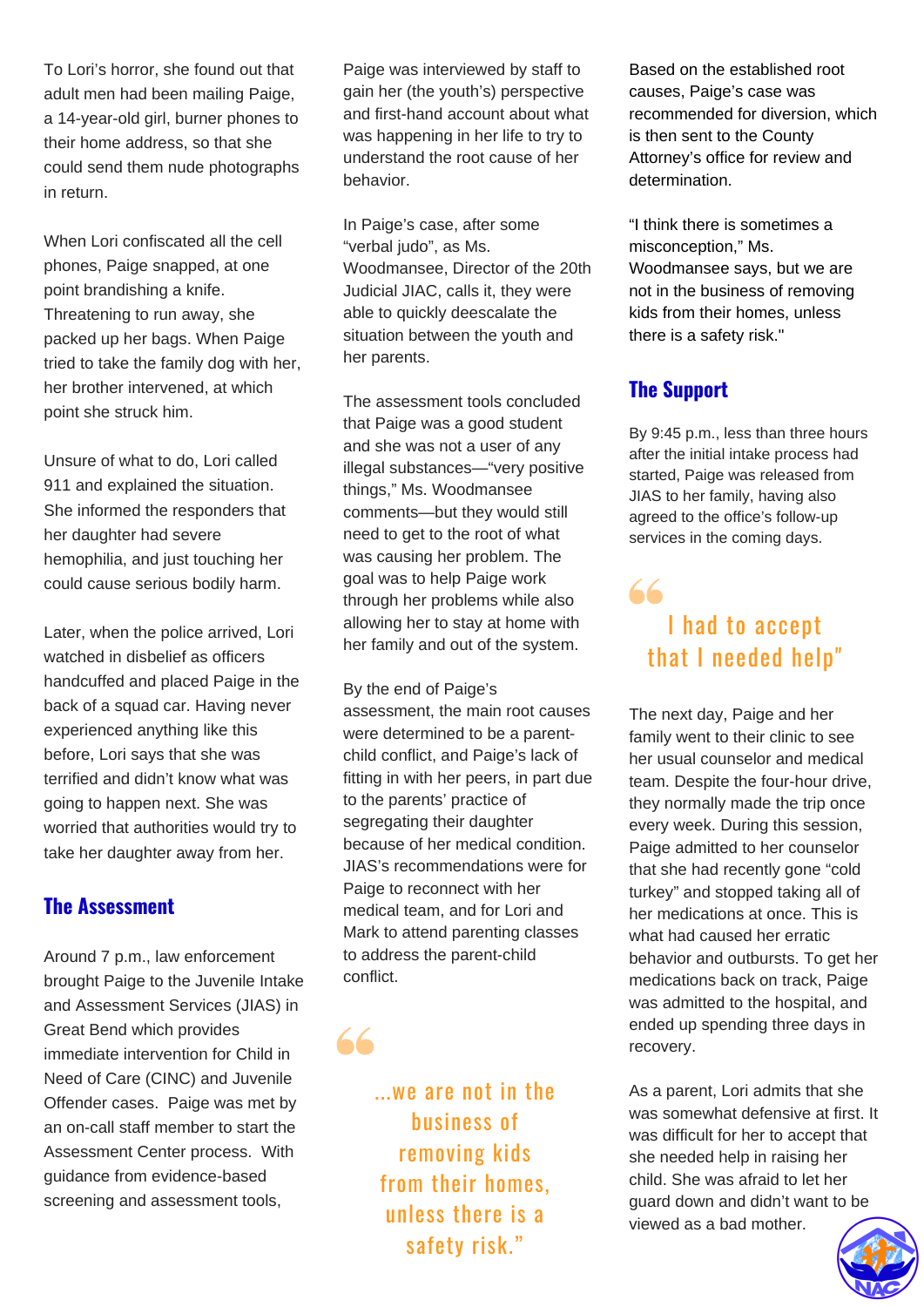Lori says. "I thought that I could handle my daughter, but obviously I couldn't."

While at the Intake and Assessment Center, Lori had been offered to attend their "Parent Project" class.

Before the incident with Paige, and her interaction with the Intake and Assessment Center, Lori says that if someone had offered her the opportunity to take the parenting class back then, she probably would have looked at them like they were crazy.

Lori admits that the first class was a little intimidating, but once everyone started talking and opening up about their situations, she realized that everyone was there because they just wanted what was best for their child. Through the class curriculum, she learned different ways to talk to her daughter and assess her mindset. Lori felt that the class was an important step for her, and maybe what ultimately kept her daughter out of jail.

# **They made me feel so comfortable and welcome. "**

 $66$ 

"They made me feel so comfortable and welcome," Lori says. "I never felt judged in any way. Once I realized that the Intake and Assessment Center workers were not bad people, and were not wanting to take my daughter away from me, things suddenly changed."

### **The Progress**

Since then, Lori says that the class has undoubtedly made her a better parent. As a daycare teacher, she has even used some of the teachings in her own work.

"They made me feel so comfortable and welcome," Lori says. "I never felt judged in any way. Once I realized that the Intake and Assessment Center workers were not bad people, and were not wanting to take my daughter away from me, things suddenly changed."

Since then, Lori says that the class has undoubtedly made her a better parent. As a daycare teacher, she has even used some of the teachings in her own work.

As for Paige, Lori says that while there have been some hiccups along the way, and they've had to adjust their safety plan a few times, overall it has been mostly positive steps moving forward. Lori thinks that the time Paige spent in the hospital was a wakeup call for her, and she started to recognize the damage that she was causing not only to herself, but also to her family.

Today, Paige is eighteen years old. She still attends therapy, but because of her steady progress, the sessions have been significantly reduced. According to Lori, every day is a work-inprogress, but Paige has made major strides since the beginning of her ordeal. She now attends school every single day, and even goes to evening college courses twice a week, while also holding down a part-time job.

Paige has been receiving exceptional grades in all of her classes. Lori says that she doesn't even have to force Paige to do her homework anymore. "In fact, Paige actually wants to do her homework!" Lori adds, smiling. "She is focused and motivated. To me, that's an amazing improvement."

66

# **"Paige actually wants to do her homework! She is focused and motivated. To me that's an amazing improvement. "**

The 20th Judicial District Juvenile Intake and Assessment Center Is a member of the National Assessment Center Association (NAC).

## www.nacassociation.org